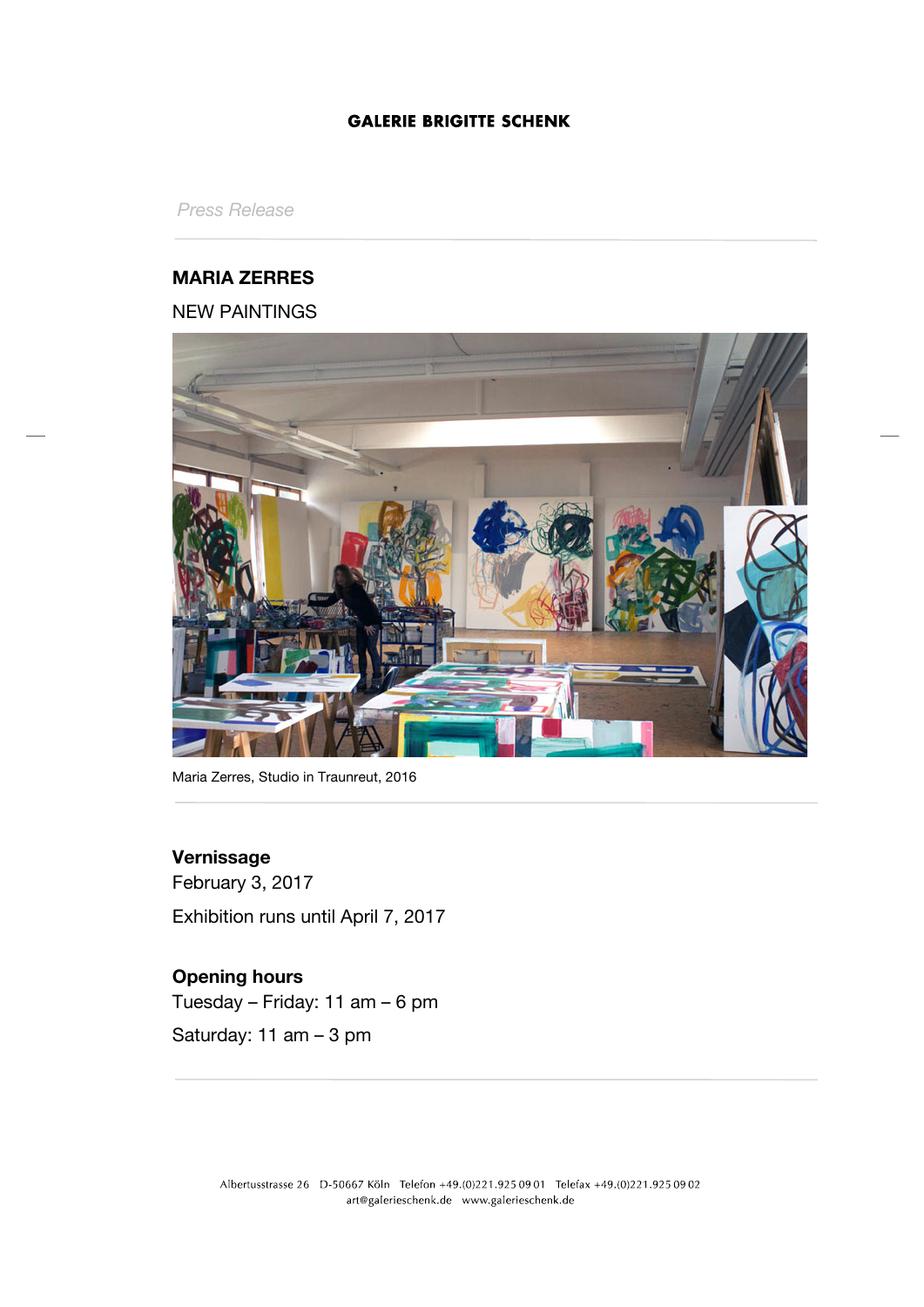#### *English*

Maria Zerres' compositions come with a characteristic simultaneity of planes and events in paint, a witting lack of proportion, a use of different views in a single picture — all with confident, undaunted handling of paint and colour. The abstract and the figurative appear as part of the same canvas along with high pitches of colour, painted one upon the other and adjacent to each other in the composition of the painting. At any one time. It strikes a nerve. Anything goes, at the same time, anytime! Zerres interprets this aspect of the simultaneity of perspectival levels in her own entirely new way: she dispenses with its precision. There is a pronounced nonchalance in the way she mixes her own cocktail of an uninhibited drive to create and lucid visual analysis. As a result, the figure melts more and more into a form and – parallel to this – the form into a figure. It is not important *what* is depicted but only *how*. Trees, flowers, animals, women reading and skiers subordinate themselves to the formal struggle that pushes Zerres to her utmost limits. Occasionally Zerres will take to line alone as a means of distinguishing a figure from an abstract formand-colour field. At the same time, these various planes will be so enmeshed reciprocally that one has the impression of four different paintings overlaid one on the other. Since the 2000s the artist's quest for extending form has taken a turn more radical still. To remarkably fitting effect she integrates the element of drawing into the painterly space of her paintings. There her drawing marks out its own space not only by dint of being a charcoal line, but also by consistently setting itself off against and excluding the picture ground.

Visiting Zerres at her studio in the early 1990s, artist A.R. Penck noted, 'Everything's right here', and, 'The empty space can be there without representing a gap; it is on a par with filled-out space. That makes for dynamism.' And then, 'Black and white are handled like colours. This is new.' One may be hard-put initially to consider the *FormFarbFigur* as an essential component of a zeitgeist that eschews commentary; but it is a perception that will seem inevitable in the light of the evolution of painting and of its inherent political potential, and it is a direct path to the secret of art.